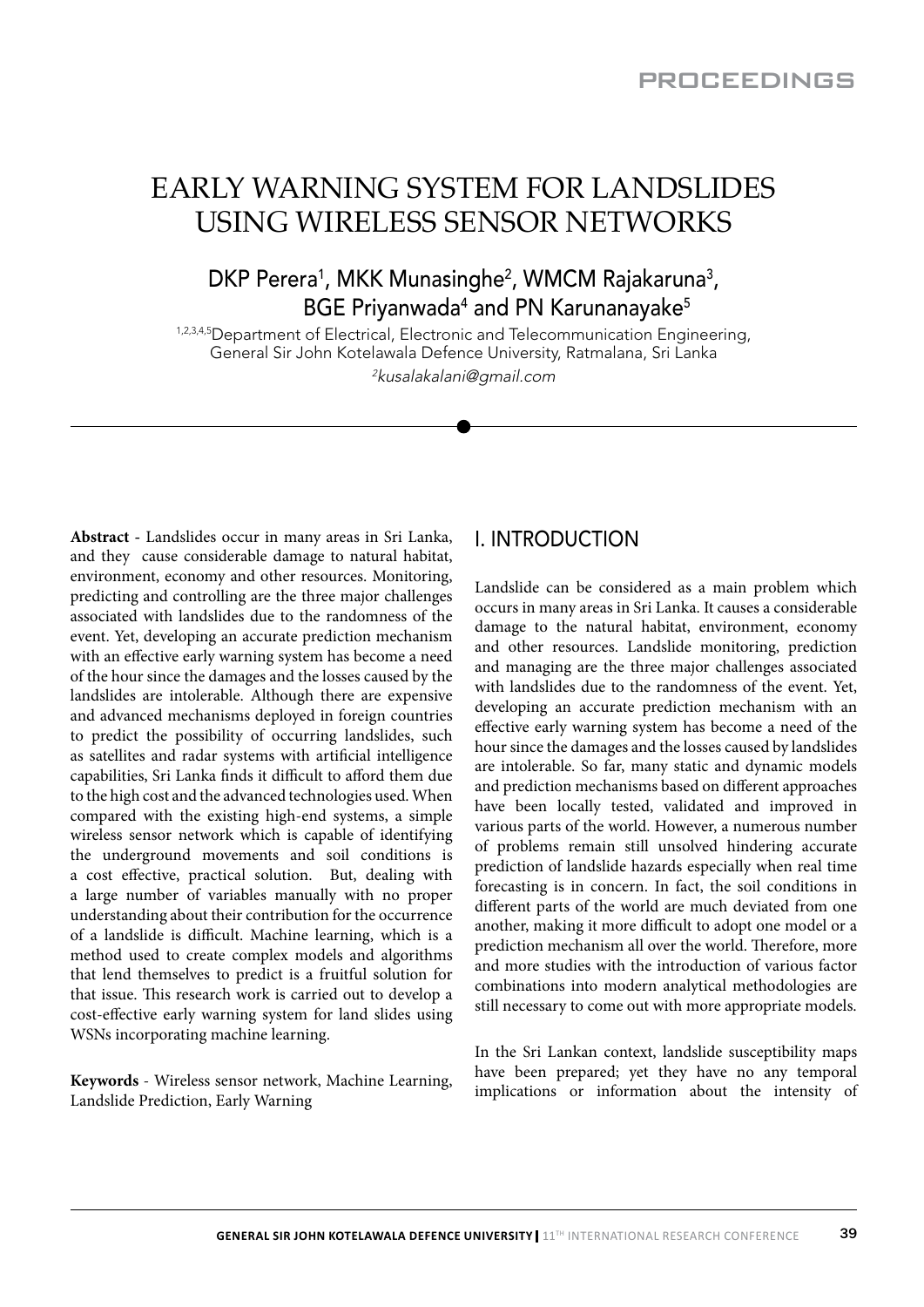triggering events. Hence, their role in managing a landslide event is very much limited. Due to lack of resources, expert knowledge and research interest, the amount of attempts that have been taken so far for the improvement of models and for the development of real time forecasting methodologies in the country are inadequate.

Identifying the necessity for a locally developed accurate landslide prediction mechanism, the challenge to develop an accurate landslide prediction and early warning system has been taken up by this research. It ultimately delivers an intelligent landslide prediction model which incorporates machine learning capabilities to predict the possibility for a landslide by analysing the actual data obtained from a particular landslide prone area, and an effective early warning system that helps to mitigate loss of lives in future landslides. Further, a Wireless Sensor Network is prototyped and the prediction model plus early warning system is tested with the prototype to illustrate that the suggested system can be practically deployed and functioned in the real world.

## II. METHODOLOGY

### *A. Data Filtering*

A large data set which contains sensor readings of landslide prone areas in Sri Lanka for nearly three years was obtained from NBRO (National Building Research Organization), the collected data were filtered and rearranged into a suitable format.

#### **1) Sensor readings**

The data set included sensor readings of five sensor types which had been deployed in Kahagalla, Sri Lanka. The number of sensors deployed, their frequency of data collection and the total duration are mentioned in the table below;

| <b>Sensor Type</b> | <b>Number</b><br>of Sensors<br>Deployed | Frequency<br>of data<br>collection | Total<br>Duration |
|--------------------|-----------------------------------------|------------------------------------|-------------------|
| Rain Gauge         |                                         | 1 Day                              | 3 Years           |
| Extensometer       |                                         | 1 Hour                             | 3 Years           |
| Strain Gauge       | 2                                       | 1 Day                              | 3 Years           |
| Water Level Meter  |                                         | 1 Hour                             | 3 Years           |
| Inclinometer       | 3                                       | 1 Month                            | 3 Years           |

**Source: National Building & Research Organization**

**Table 1. Summary of the filtered data**

#### **2) Issued warnings by NBRO**

The data set was matched with the dates where a landslide warning was issued to Kahagalla area. During 2015 to 2016, there had been five warning situations where the people who lived in that area were asked to evacuate.

### *B. Machine learning function*

#### **1) Identifying the machine learning approach**

Machine learning is used due to the fact that; it can handle a vast amount of data and parameters. Also it does not require a predefined model. To predict whether a landslide will occur or not, the system needs to provide two outcomes. Because of that; binary classification method can be used to build the machine learning function.

If Y is the output, then;

Y =1; Warning Situation

Y =0; Normal Situation

Since adequate amount of previous data are available for the study, and the data set contains several sensor types, the output datasets can be provided for training the system. Hence, the machine learning approach can adopt supervised learning method. To analyse the relationship between the predictors of this study, logistic regression is selected.

#### **2) Feature Selection**

Feature selection is one of the paramount tasks in machine learning. Among the available three main methods to choose the most appropriate feature set; K-Fold Cross Validation method was selected which partitions the original sample into several testing sets. The general recommendation for predictive models is K=10. Hence, it was used in this study as well. Feature selection was conducted under two scenarios;

*Scenario 01*: Each sensor was considered individually and its contribution for the prediction was measured. Based on the obtained results, different feature combinations were selected to train them.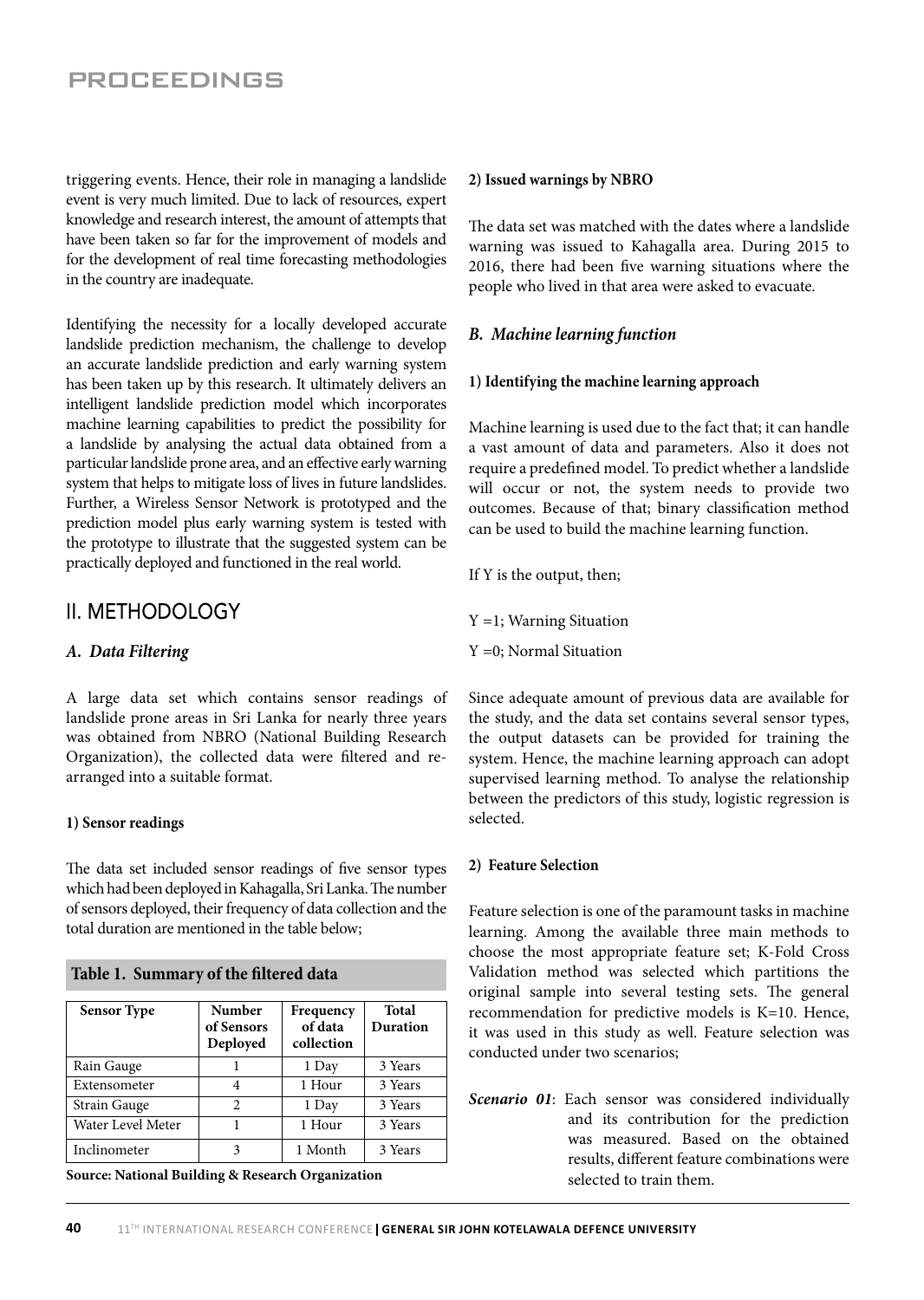*Scenario 02*: "Recursive feature elimination method" was also used to choose feature sets. Instead of taking feature sets from each sensor as one whole group, each feature was taken as an individual feature and measured the success rate of each and every one of them and a feature set with highest success rate was selected.

#### **3) Model Evaluation - Confusion Matrix**

In order to evaluate the created models, a "Confusion Matrix", which is the technique used for summarizing the performance of a classification algorithm, was used. The confusion matrix of binary classification is a 2×2 table formed by four outcomes;

| True positive (TP) : correct positive prediction    |
|-----------------------------------------------------|
| False positive (FP) : incorrect positive prediction |
| True negative (TN) : correct negative prediction    |
| False negative (FN) : incorrect negative prediction |

Accuracy of the models were evaluated using the following measures.

#### *Classification Accuracy*

Calculated as the number of all correct predictions divided by the total number of the dataset. The best possible accuracy is 1.0, whereas the worst is 0.0.

#### *Classification Error*

Error rate (ERR) was calculated as the number of all incorrect predictions divided by the total number of the dataset. The best possible error rate is 0.0, whereas the worst is 1.0.

#### *Sensitivity*

Sensitivity was calculated as the number of correct positive predictions divided by the total number of positives. It is also called recall (REC) or true positive rate (TPR). The best possible sensitivity is 1.0, whereas the worst is 0.0.

#### *Specificity (True negative rate)*

Specificity was calculated as the number of correct negative predictions divided by the total number of negatives. The best possible is 1.0 and the worst is 0.0.

#### *False Positive Rate (FPR)*

FPR was calculated as the number of incorrect positive predictions divided by the total number of negatives. The best possible FPR is 0.0 whereas the worst is 1.0.

#### *Precision*

Precision was calculated as the number of correct positive predictions divided by the total number of positive predictions. It is also called positive predictive value (PPV). The best precision possible is 1.0.

### *C. Prototype Sensor node construction and Web interface development*

A prototype of a Wireless Sensor Network, which consists different sensor types to measure the movement of underground soli layers, pressure and the water level, was created to illustrate that the proposed landslide prediction model and the early warning system can be practically deployed and functioned in an actual landslide prone area.

The sensor types, number of sensors, number of slave nodes and their positioning varies from one site to another depending on the condition of that specific site. Hence, designing of sensor nodes for a particular site and deploying them is recommended to be conducted under the supervision geologists. Yet, the basic structure of the sensor network can be created as follows;

#### **1) Sensor Selection**

The sensor types which gave high contribution for the prediction model were selected based on the cost and their availability as prototype sensors.

#### **2) Sensor node construction**

Two Sensor nodes and a central node was constructed for the prototype sensor network. Plastic boxes were used to place the microcontrollers, transceiver modules and power supplies. The sensors were fixed on pipes in appropriate ways to get sensor readings and the all nodes were powered by the power banks. The modules and the sensors used for each node are as follows;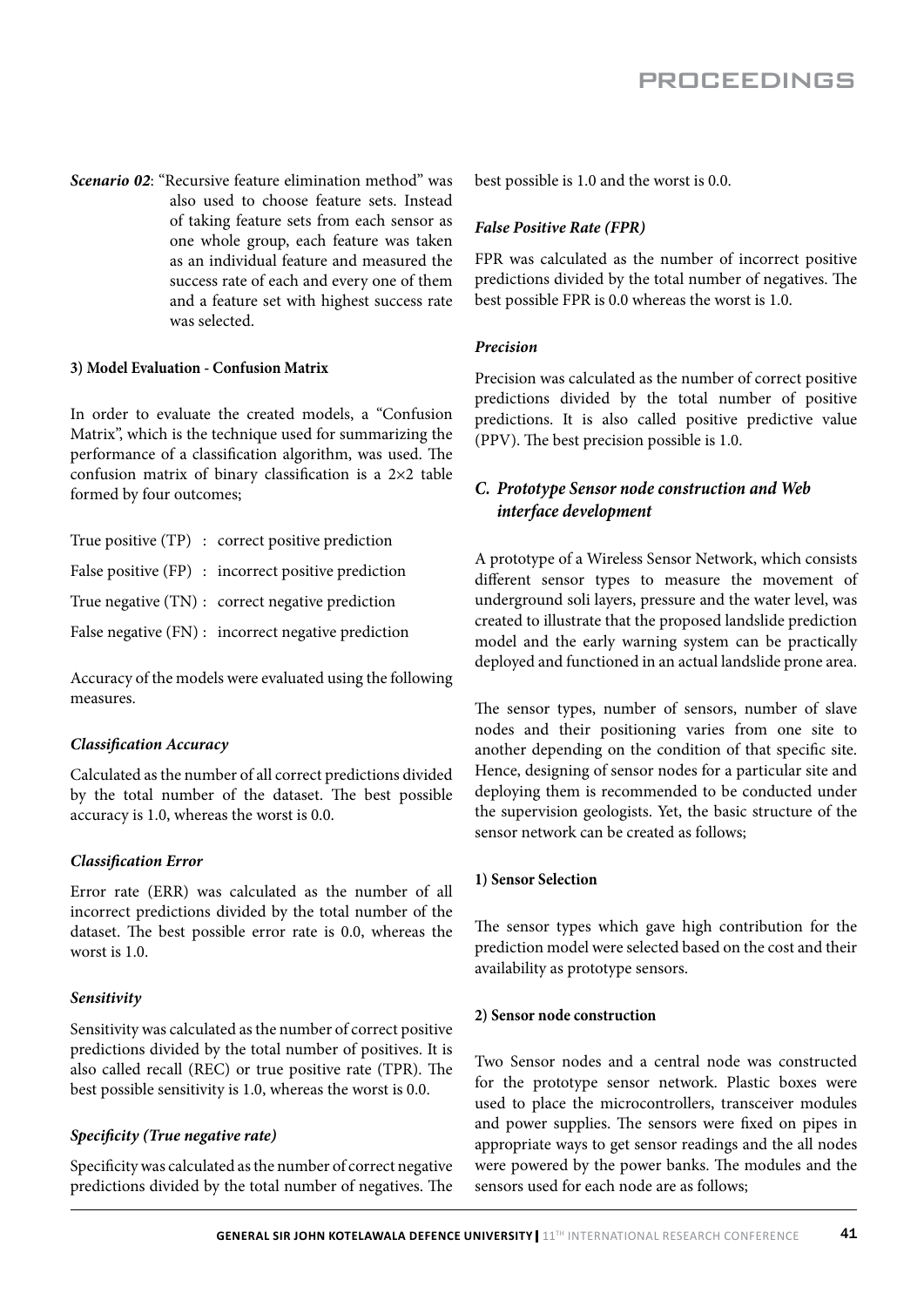#### *Central node / Master node*

Node MCU was used as the microcontroller and the Wi-Fi module since it has ESP8266 Wi-Fi module embedded with it. NRF24l01 transceiver module was also used to receive sensor data.

#### *Sensor nodes / Slave nodes*

One node was made with 4 Strain Gauges and a transceiver module. The other node contained a Rain sensor, Accelerometer, thin film pressure sensor and a transceiver module.

#### **3) Communication link establishment**

The link between master node and slave nodes was a point-to-multipoint link. Slave nodes transmitted data using 2.4 GHz NRF24L01 transceivers. Data packets were sent in character array and a specific character was added at the beginning of the array for identification.

After connecting to an access point, master node transmitted received sensor data form slave node to the web server using ESP8266 Wi-Fi module. Transmissions were delayed by necessary time intervals to minimize the data loss. Slave nodes transmitted data for every 5 seconds and Master node transmitted data for every 20 seconds.

#### **4) Web interface and databases**

The web interface was created using a public web server and Bootstrap Framework was used to create the interfaces.HTML 5, CSS, JavaScript and php was used for coding. The web interface contains a logging page and a home page. The home page shows all sensor data in corresponding tables created for each and every sensor type used in the prototype. Page is refreshed for every 5 seconds to update data the tables.

A database with 4 tables was created using MySQL to store sensor data. All tables have columns to show date and time. Last 5 values of the tables are shown on the web page. Chart.js which is a JavaScript library, is used to plot graphs. Last 50 values of the tables in the

| Classification Accuracy - 98.1% |           |
|---------------------------------|-----------|
| <b>Classification Error</b>     | $-0.1\%$  |
| Sensitivity                     | $-97.6\%$ |

| Specificity         | 98.8%     |
|---------------------|-----------|
| False Positive Rate | $-0.1\%$  |
| Precision           | $-93.2\%$ |

MySQL database were used to plot the graphs and it is updated for every 20 seconds. The X axis of the graph indicates the time and the Y axis indicates the corresponding sensor values.

| Classification Accuracy - 99.1% |
|---------------------------------|
| $-0.1\%$                        |
| $-100\%$                        |
| $-98.8%$                        |
| $-0.1\%$                        |
| $-99.2%$                        |
|                                 |

#### *D. Warning Message Generation*

Machine learning function was coded in a php script. Real-time sensor data were given as inputs to the machine learning function. After evaluating the function, if the value is greater than 0.5, a warning message was shown on the web page stating a landslide threat with audio

| Classification Accuracy - 99.8% |        |
|---------------------------------|--------|
| <b>Classification Error</b>     | 0.001% |
| Sensitivity                     | 99.4%  |
| Specificity                     | 99.8%  |
| <b>False Positive Rate</b>      | 0.007% |
| Precision                       | 99.4%  |

output. To verify the output, the previously mentioned accuracy measures; that is, Classification Accuracy, Classification Error, Sensitivity, Specificity, False Positive Rate, Precision etcetera were used.

### III. RESULTS

### *A. Feature selection*

#### **1) Scenario 01 – Feature Selection using individual sensors**

11,876 samples and 126 features were used in feature selection process. Based on individual sensors, eight basic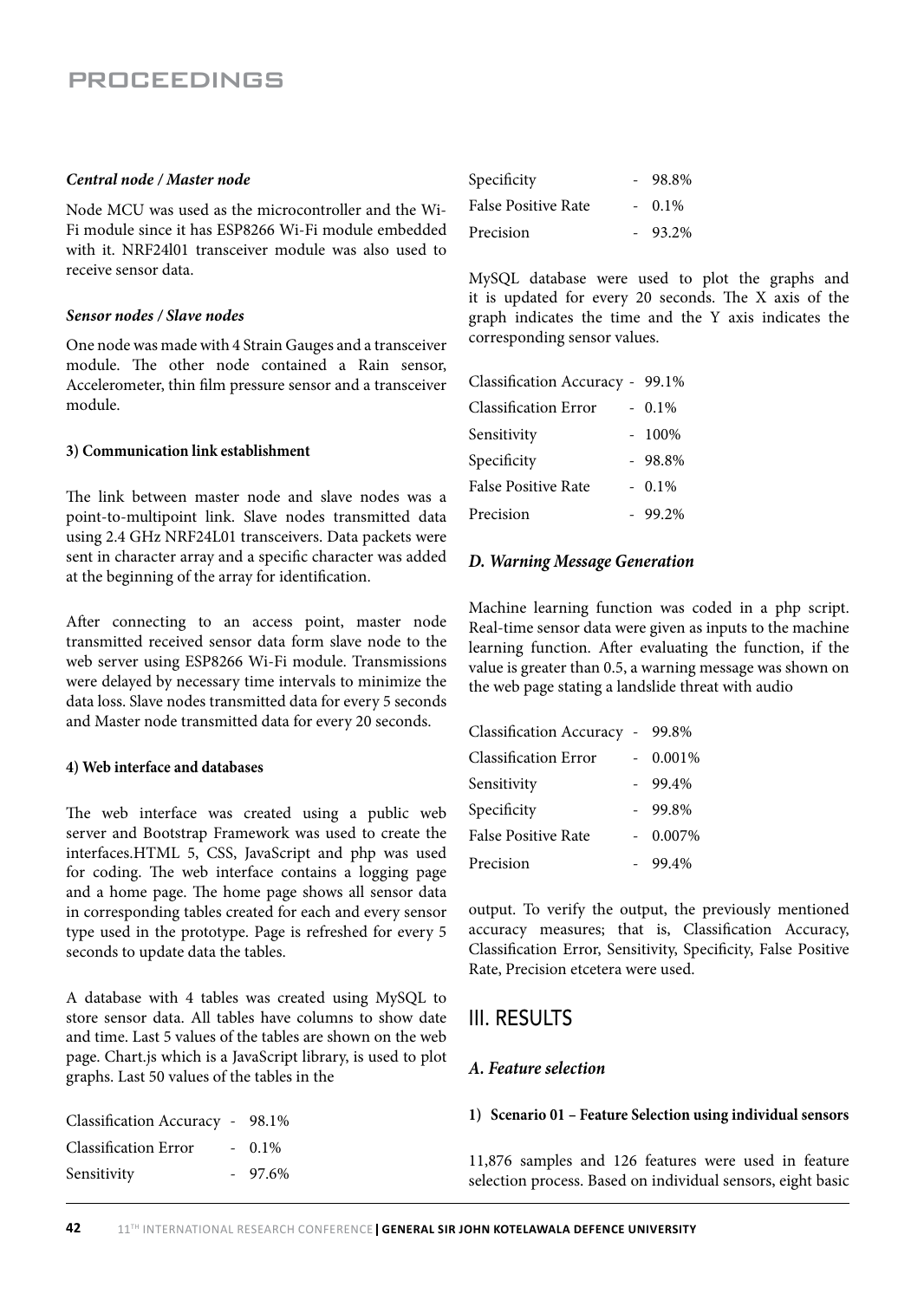| <b>Feature Set</b> | <b>Sensors</b>                        | <b>10 Fold Cross Validation Accuracy</b> |
|--------------------|---------------------------------------|------------------------------------------|
| 1                  | All the sensors                       | 93.3%                                    |
| $\mathbf{z}$       | Rain Gauge                            | 87.0%                                    |
| 3                  | Extensometers                         | 98.3%                                    |
| 4                  | Strain Gauge-1                        | 96.1%                                    |
| 5                  | Strain Gauge-2                        | 91.2%                                    |
| 6                  | Inclinometer-1                        | 74.9%                                    |
| $\overline{7}$     | Inclinometer-2                        | 77.3%                                    |
| 8                  | Inclinometer-3                        | 77.3%                                    |
| 9                  | Ground Water                          | 80.5%                                    |
| 10                 | Rain Gauge+Extensometers+Strain Gauge | 92.7%                                    |
|                    | the company of                        |                                          |

#### *Figure 1. Results of the Feature Selection Source: Experimental data*

feature collections were selected. Figure 1 indicates how basic sensor types, selected combinations of the sensors and all the sensors as one group contributes to a successful feature selection process with 10-fold cross validation method.

Extensometer and Strain gauge collections shows higher success rate than other basic features. Surprisingly rain sensor success rate is below than extensometer and strain gauges. Among the several types of combinations tested, Extensometer and Strain gauge combination showed more promising results. Therefore Extensometers and Strain Gauges +Extensometers collections were taken as two feature sets to build two models.

#### *2) Scenario 02 - Recursive Feature Elimination Process*

| Table 2. Comparison between three models |         |         |         |
|------------------------------------------|---------|---------|---------|
| Measurement                              | Model 1 | Model 2 | Model 3 |
| <b>Classification Accuracy</b>           | 98.1%   | 99.1%   | 99.8%   |
| <b>Classification Error</b>              | 0.1%    | 0.1%    | 0.001%  |
| Sensitivity                              | 97.6%   | 100%    | 99.4%   |
| Specificity                              | 98.8%   | 98.8%   | 99.8%   |
| False Positive Rate                      | $0.1\%$ | 0.1%    | 0.007%  |
| Precision                                | 93.2%   | 99.2%   | 99.4%   |
|                                          |         |         |         |

*Source: Experimental data*

### *B. Table updating and plotting graphs*

#### **Strain Guages**

| <b>Cate</b>         |     | Time Strain guage1/Strain guage2/Strain guage2/Strain guage4 |          |        |
|---------------------|-----|--------------------------------------------------------------|----------|--------|
| D017-12-05/10 34 no |     |                                                              |          |        |
| 0017-12-0910 34:52  | 92. | -90                                                          | $-150$   | -20    |
| 0017-12-0310.34.4%  | 92  | 96                                                           | 156      | 2ó     |
| 2017-12-05/10 34:45 | 92  | $-113$                                                       | 155      | $-20$  |
| 2017-12-05/10:34:45 | 92  | 1,85                                                         | $-188 -$ | $-250$ |

#### *Figure 5. Table updating in Web interface Source: Experimental data*

The X axis of the graph indicates the time and the Y axis indicates the corresponding sensor values.



*Figure 6. Graph created for two strain gauges Source: Experimental data*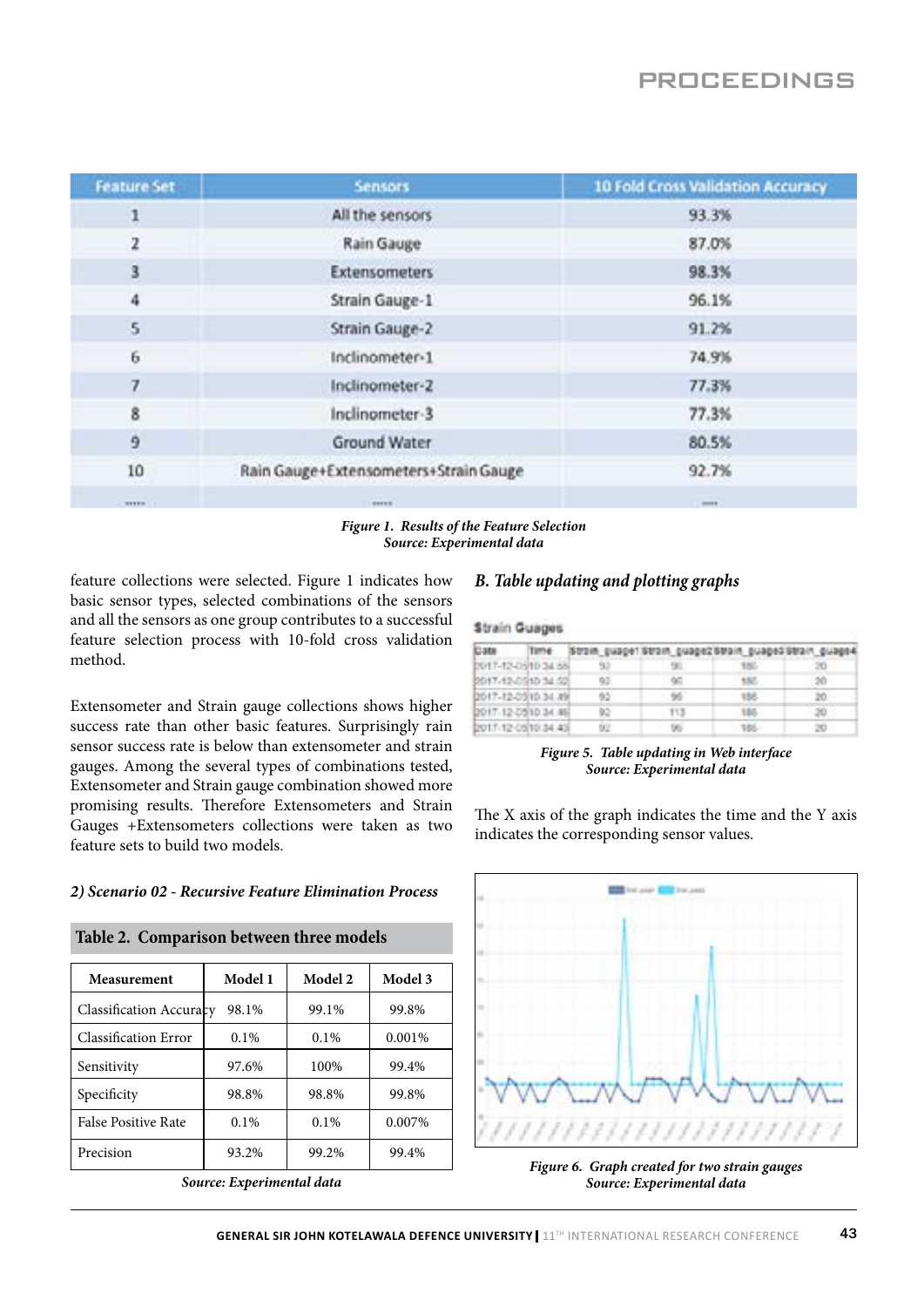#### *C. Generating warning messages*

| 11.4  | 125                                             | 49.5                                           | 86.2        | $-228$     |      | 145       |             | dil-                                                     | L4.           |                     | 14                |              | 197             | 145    |                |              |                                     |          |                      |                                                               |
|-------|-------------------------------------------------|------------------------------------------------|-------------|------------|------|-----------|-------------|----------------------------------------------------------|---------------|---------------------|-------------------|--------------|-----------------|--------|----------------|--------------|-------------------------------------|----------|----------------------|---------------------------------------------------------------|
| $+54$ | $-281$                                          | $+41$                                          | $-173$      | $-281$     |      | m         |             | 447                                                      |               | 114                 | 332               |              | $-14$           | $-158$ |                |              |                                     |          |                      |                                                               |
| $+00$ | 146                                             | 148                                            | ĸ           | $-001$     |      | $+36$     |             | $-47$                                                    |               | $-111$              | 407               |              | 79              | $-500$ |                |              |                                     |          |                      |                                                               |
|       |                                                 | Dat                                            |             | $+4$       |      |           |             |                                                          |               |                     |                   |              |                 |        |                |              |                                     |          |                      |                                                               |
| 472   | $-341$<br>Size Literat                          |                                                | $+167$      |            |      | 255       |             | $-46$                                                    | $-47$         |                     | 492               |              | $T\overline{a}$ | 112    |                |              |                                     |          |                      |                                                               |
|       | most pourtrum <sup>ent</sup> and and assistance |                                                |             |            |      |           |             | NETCHENETCHKNETCHENETCHKNETCH?NETCHRINETCHFKNETCH?RHETCH |               |                     |                   |              | <b>NOTCHTON</b> |        | <b>English</b> |              | <b><i>ANSICHTRASTCHTEMETOHT</i></b> |          |                      |                                                               |
|       |                                                 | he has a zo has a zon                          | 11.76       | <b>INK</b> |      | m         | 208         | 75%                                                      |               | <b>DEF</b>          | 441               | $-171$       |                 |        | ian'i          | (136)        | uп                                  | 41       | <b>MIL</b>           |                                                               |
|       |                                                 | 45.403 35.659.239                              | 14          | M<br>WF.   | $+7$ | <b>TH</b> | <b>Sitt</b> | 345                                                      | 盟             | <b>bis</b>          | <b>ART</b>        | 1175         | 罰               |        | laaf           | 114          | Sir                                 | Ш        | 10.8                 |                                                               |
|       |                                                 | 58.249 E-25.649.2-234<br>EQ 304 9-30 704 7-241 | 3.72<br>121 |            | ×    | m<br>m    | 309<br>240  | 353<br>300                                               | $-24$<br>5.40 | $-242$<br><b>JW</b> | $+12$<br>$-4.8\%$ | $+48$<br>un. | ZE.<br>306      |        | $+57$<br>io)   | - 13d<br>941 | 329<br>209                          | as<br>14 | $-15.7$<br><b>MI</b> | NI<br><b>NGC</b><br>sid<br>$\overline{\gamma(\rho)}$<br>14.78 |

#### *Figure 7. "No Risk" situation Source: Experimental data*

When the system was tested with manually entered data values corresponding to a critical situation the system generates an alert indicating that the system has identified a possibility for a landslide.

## IV. CONCLUSION

When considering the past records of natural disasters occurred in Sri Lanka, landslide is a commonphenomenon which has caused intolerable damages to the living beings and properties. Due to the randomness, high uncertainty and the complexity, it is quite difficult to predict the possibility for a landslide and hence, issuing early warnings has become a challenging task. Up to now, the Disaster Management Centre of Sri Lanka adopts a simple method when issuing early warnings for landslides, which is totally based on the amount of rainfall to a particular landslide area. Even though rainfall is considered as one of the two triggering factors of a landslides, relying completely on the rainfall data when issuing landslides is not an acceptable method due to there are more accurate measurable parameters that can be used to predict the possibility for a landslide.

Compared with the existing high-end systems, a simple wireless sensor network which is capable of identifying the underground movements and soil conditions is a cost effective, practical solution. But, dealing with a large number of variables manually with no proper understanding about their contribution for occurrence of a landslide is difficult for human brains. Machine learning, which is a method used to create complex models and algorithms that lend themselves to predict; is a fruitful solution for that issue. Incorporating the cost effective Wireless Sensor Networks and machine learning approaches, developing an accurate landslide prediction and early warning mechanism to minimize anticipated damage of future landslides in Sri Lanka was the ultimate goal of this project.

Achieving the expected outcome and the main objectives, an intelligent landslide prediction model which incorporates machine learning capabilities to predict the possibility for a landslide was developed and tested with the prototype to illustrate the practicability of the suggested system. Since the developed model incorporates the parameters which contribute more than rainfall for the occurrence of a landslide, the accuracy and the reliability of the proposed system is higher and the warnings generated by the system are trustworthy and true when compared to the existing warning mechanism. Depending on all the results of the system, it can be concluded that by deploying a Wireless Sensor Networks in the landslide prone areas with the required sensor types and by using a fine-tuned version (to match with the soil condition of the selected site) of the proposed model to predict the possibility of landslides, the anticipated damage of future landslides in Sri Lanka can be reduced up to a great level.